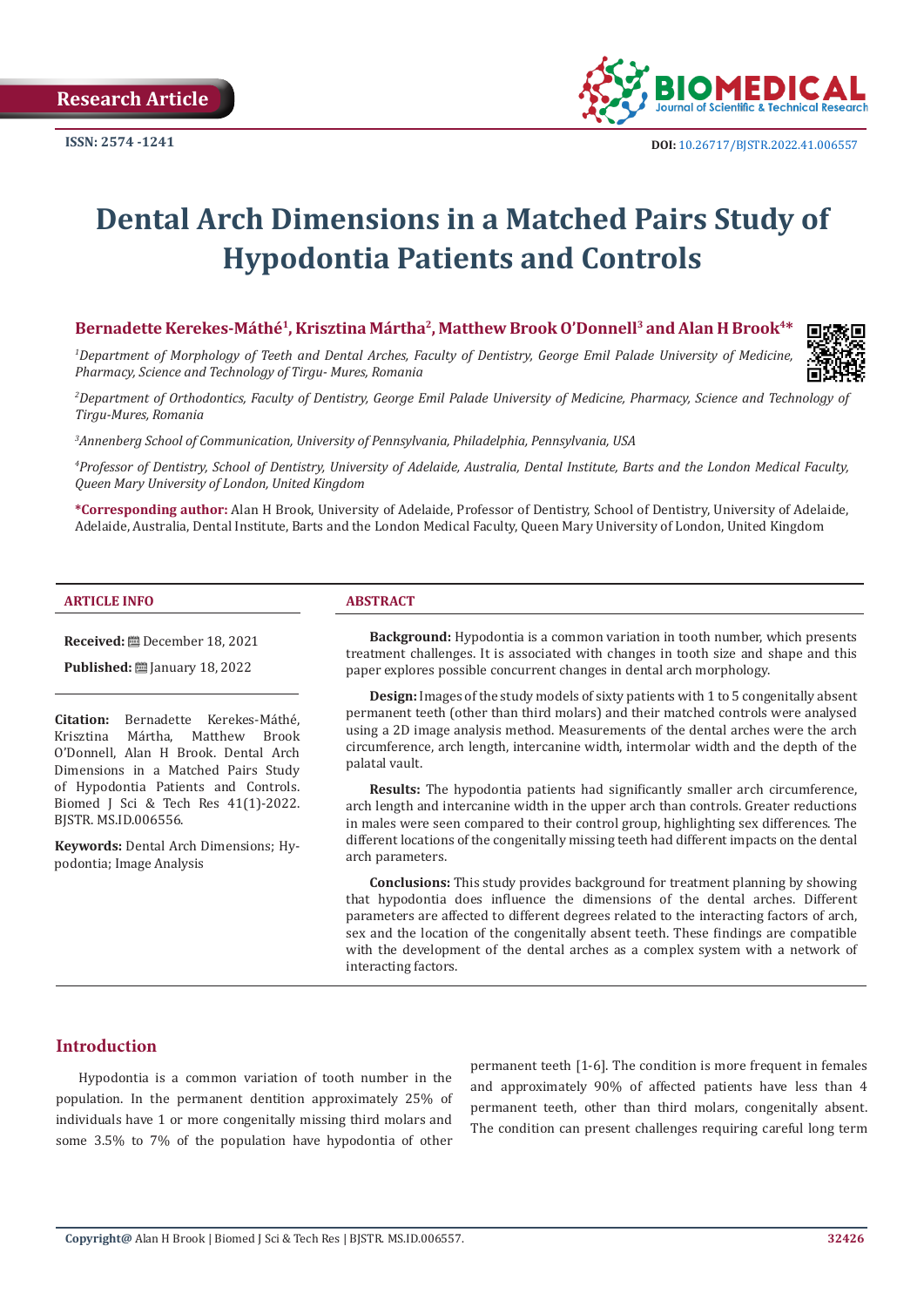treatment planning and care involving general practice, paediatric dentistry, orthodontics and restorative dentistry. Variations in tooth size and shape are well established in patients with congenitally missing teeth and may also occur in other components of the stomatognathic system [7-9]. As part of an international collaboration investigating the aetiology and clinical implications of hypodontia, this paper explores dental arch morphology in mild or moderate hypodontia. The dental arches and the dentition are two closely related components of the stomatognathic system, which develop in anatomical proximity over an extended time period from early in utero to early adulthood. The dental arches and the dentition are both complex systems, whose development is determined by multiple interactions between genetic, epigenetic, and environmental factors [10-12]. Interactions continue as development progresses through cellular, soft tissue and mineralisation stages to the emergence of the mature phenotype [9]. Hypodontia is an outcome of these complex interactions [13].

Similarly, in addition to genetic factors, the dimensions and shape of the dental arch are influenced by the configuration of the underlying basal bone and the actions of prenatal and postnatal environmental factors [14-17]. Postnatal environmental factors that have been identified include: the intraoral and circumoral musculature [18,19], sucking habits [20], postural and breathing patterns [21] and early loss of primary teeth [22]. There have been varying results in previous studies of dental arch morphology in patients with hypodontia. Woodsworth, et al. [23] found no significant differences in hypodontia patients compared to controls, Paulino, et al. [24] found greater intercanine and intermolar distances in the permanent dentition of adolescent and young adult men than in women, while Nelson, et al. [7] and Higgins [25] report the upper arch depth and chords were significantly reduced. They found greater differences in severe hypodontia. Sex differences are present in arch dimensions [26] and the degree of change in

hypodontia may vary between male and female patients. Moreover, the differences may be greater in the upper arch than the lower [27] and may be influenced by the location of the congenitally missing teeth [7]. The aim of the present study is to investigate dental arch dimensions using a well validated 2D image analysis system [7,28,29] in a sample of hypodontia patients and matched controls to determine if there are any differences and, if so, how these relate to the sex of the patient, the location of the congenitally missing teeth and the upper and lower arches.

### **Materials and Methods**

This study was approved by the Ethics Committee of the Scientific Research of the George Emil Palade University of Medicine, Pharmacy, Science and Technology of Tirgu-Mures (Approval no. 60/07.03.2018). The participants gave their written informed consent. Sixty patients with hypodontia, 40 females and 20 males, having a mean age of 15.40±2.85 years were included. The criteria for inclusion were the congenital absence of one to five permanent teeth, excluding third molars and that the formed permanent teeth were fully erupted. Diagnosis was based on dental history, clinical examination and orthopantomograms. Exclusion criteria were the presence of any other congenital conditions, syndromes, or a history of orthodontic treatment or tooth extraction. The same number of controls with complete permanent dentitions, matched for sex, age, ethnicity and exclusion criteria were also studied. Mean age in the control group was 15.48±2.87 years. In order to examine the possible influence of location of the congenitally missing teeth anterior (26 cases) and posterior (31 cases) hypodontia subgroups were formed. Anterior hypodontia was defined as missing upper and lower incisors and/or canines. Posterior hypodontia was defined as missing upper and lower premolars and/or molars, excluding third molars. For these subgroups age- and sex- matched controls were selected from the control group (Figure 1).



**Figure 1:** Image of measuring the depth of the palatal vault.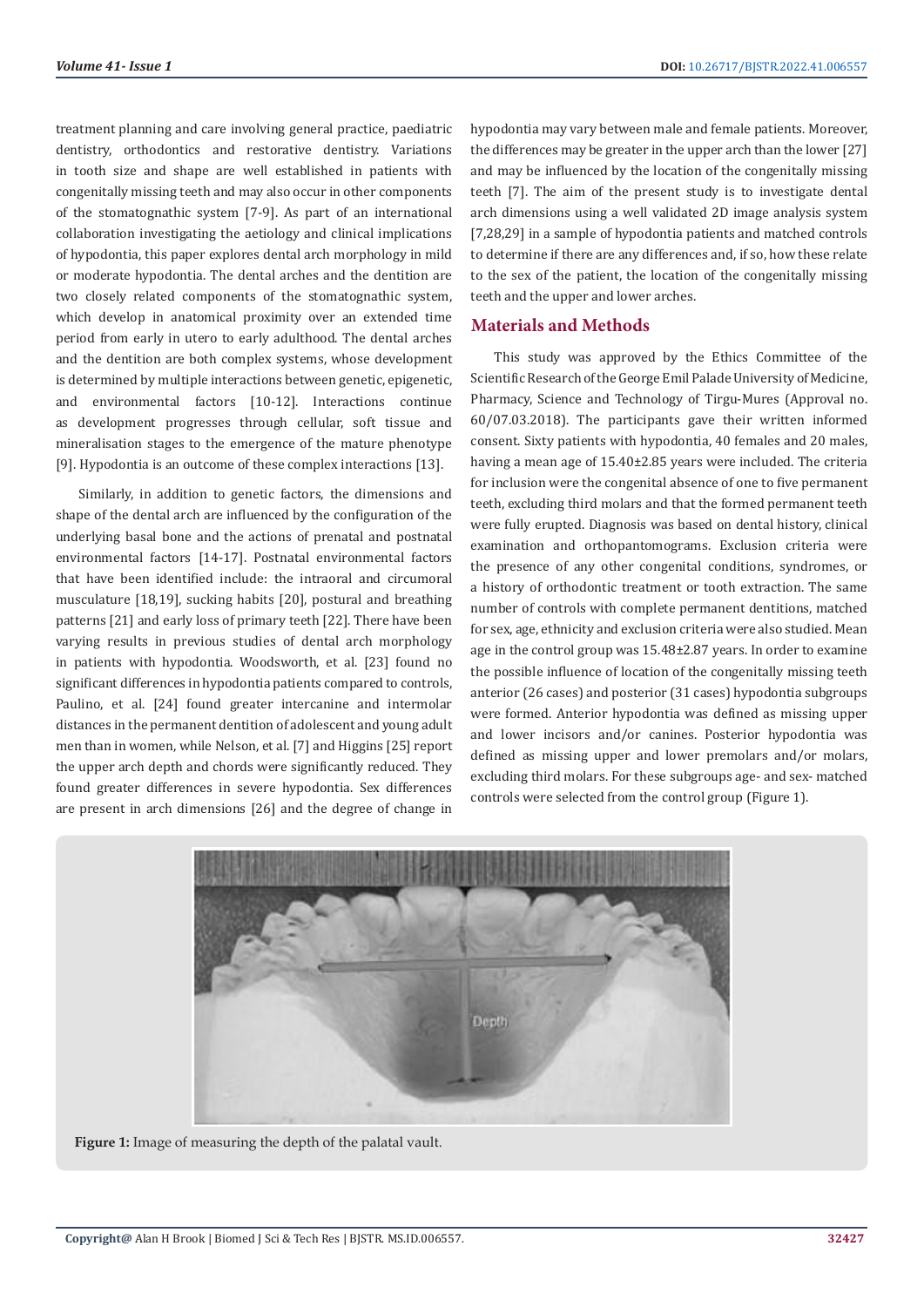| Table 1: Definition of measured parameters. |  |  |
|---------------------------------------------|--|--|
|---------------------------------------------|--|--|

| Type of<br>measurement                                                                                                                                                                                                                                                                                                                            | <b>Description</b>                                                                                                                                                                                 |  |
|---------------------------------------------------------------------------------------------------------------------------------------------------------------------------------------------------------------------------------------------------------------------------------------------------------------------------------------------------|----------------------------------------------------------------------------------------------------------------------------------------------------------------------------------------------------|--|
| Arch length                                                                                                                                                                                                                                                                                                                                       | The distance between the contact points of the<br>central incisors and the line drawn between the most<br>mesial surface points of the first molars.                                               |  |
| Intercanine<br>width                                                                                                                                                                                                                                                                                                                              | Distance between the cuspal tips of the canines.                                                                                                                                                   |  |
| Intermolar<br>width                                                                                                                                                                                                                                                                                                                               | Distance between the most buccal cervical point<br>(used as landmarks) of the first molars.                                                                                                        |  |
| Arch<br>circumference                                                                                                                                                                                                                                                                                                                             | A polyline drawn through the mesial and distal<br>contact points of teeth from the distal side of the first<br>molar on one side of the arch to the distal surface of<br>the opposite first molar. |  |
| The deepest point of the vault was assessed visually<br>and marked with a black pen, the model was<br>positioned perpendicular on the stand and captured<br>Depth of the<br>palatal vault<br>this way. The most palatal cervical points of upper<br>first molars were connected and a perpendicular was<br>drawn on that line to the black point. |                                                                                                                                                                                                    |  |

Alginate impressions (Ypeen Premium, SpofaDental) were taken for each individual from the upper and the lower arch. Study models were made from dental stone (FujiRock, GC). Images of the study models were taken with a digital camera (Nikon D3100, Nikon Corporation, Japan) and macro lens (Tamron SP AF-S 90 mm f/2.8). The camera was fixed above the dental cast, on an adjustable stand (Kaiser 5360, Kaiser Fototechnik, Germany) with two fixed led bulbs providing standard lighting conditions. Images of the dental arches were transferred using View NX2 (Nikon Corporation) and processed by the Image Pro Insight 9.3 software (Media Cybernetics, USA). Each image taken included a ten-millimeter scale for calibration and the measurements were made directly on the images. The 2D measurements of the dental arches were the arch circumference, arch length, intercanine width, intermolar width and the depth of the palatal vault. The definitions used for these measurements are given in (Table 1). The measurements were all carried out by the first author. Intraoperator and interoperator reproducibility was determined using the upper and lower models of 8 individuals. Three trained operators carried out the procedures

**Table 2:** Intraclass correlation coefficients.

separately, including image capture, calibration and measurement of selected dimensions, on 2 occasions, 2 weeks apart. Statistical analysis was performed using MedCalc (MedCalc Software Ltd). After excluding outliers, normal distribution of the data was confirmed (Shapiro-Wilk test of normality). Intraclass Correlation Coefficients (ICC) were determined to assess reproducibility of measurements. Correlations were also calculated between the number of missing teeth and the arch parameters. Significance of the differences was assessed using one-way ANOVA test, two-way ANOVA test with Bonferroni correction and Pearson's correlation coefficient. The significance level was set to 0.05.

#### **Results**

The intra-operator and inter-operator reproducibility was excellent, with all ICC values being higher than 0.9. (Table 2).In the overall hypodontia group there were 29 patients with one congenitally absent tooth, 23 with two, 2 with three and 6 patients with four congenitally absent teeth. Lower second premolars were the most often missing teeth, followed by the upper lateral incisors, upper second premolars, lower first incisors and lower second molars. In the subgroups, for anterior hypodontia 13 female and 13 male cases were found, with upper lateral and lower central incisors missing. For posterior hypodontia 24 female and 7 male cases were found, with upper and lower second premolars and lower second molars missing. Three cases had both anterior and posterior congenitally missing teeth and were not included in either subgroup. When all hypodontia cases were compared to matched controls, significant differences were detected both in upper and lower arch parameters. Arch circumference, arch length and intercanine width values were significantly smaller in the hypodontia group for the upper arch than in controls. The more teeth that were missing, the lower the upper arch circumference was. In the lower arch intermolar width values were significantly higher in the hypodontia group than in controls (Table 3). More significant differences were seen in male patients than in female patients in the upper arch, although the interaction between the sources of variation was not significant in every case.

|                               | <b>Arch length</b> | Intercanine width | Intermolar width | Arch circumference | Depth of the palatal vault |
|-------------------------------|--------------------|-------------------|------------------|--------------------|----------------------------|
| For intraoperator reliability | 0.98               | 0.99              | 0.98             | 0.99               |                            |
| For interoperator reliability | 0.98               | 0.98              | 0.95             | 0.98               |                            |

**Table 3:** Mean values of measured parameters for all hypodontia patients compared with matched controls for both upper and lower arches; SD=Standard Deviation.

| Hypodontia ( $mm\pm SD$ ) ( $n=60$ )<br><b>Measured parameter</b> |                  | Control ( $mm\pm SD$ ) ( $n=60$ ) | p value | <b>F-ratio</b> |
|-------------------------------------------------------------------|------------------|-----------------------------------|---------|----------------|
| <b>UPPER ARCH</b>                                                 |                  |                                   |         |                |
| Arch circumference                                                | $95.45 \pm 5.23$ | 98.63±4.81                        | 0.001   | 11.80          |
| Arch length                                                       | $24.95 \pm 2.60$ | $26.41 \pm 1.76$                  | 0.001   | 12.75          |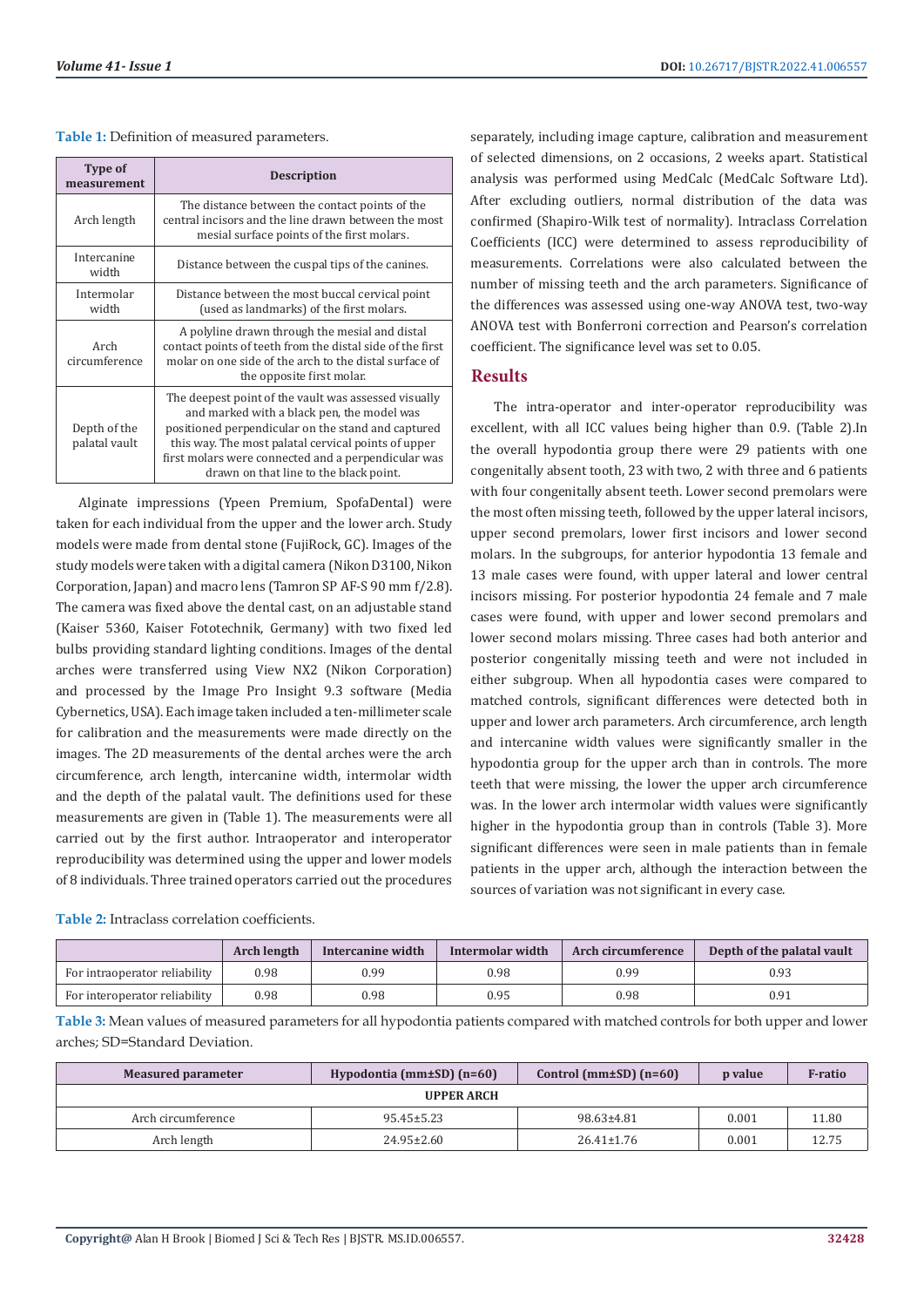| Intercanine width          | $32.83 \pm 3.16$ | $34.82 \pm 2.04$ | < 0.001 | 15.80 |  |
|----------------------------|------------------|------------------|---------|-------|--|
| Intermolar width           | $53.65 \pm 2.56$ | $54.21 \pm 3.13$ | 0.28    | 1.15  |  |
| Depth of the palatal vault | 14.48±2.16       | $14.18 \pm 2.10$ | 0.44    | 0.59  |  |
| <b>LOWER ARCH</b>          |                  |                  |         |       |  |
| Arch circumference         | $87.91 \pm 5.46$ | 88.19±5.02       | 0.77    | 0.08  |  |
| Arch length                | $21.00 \pm 2.25$ | $21.73 \pm 1.84$ | 0.054   | 3.76  |  |
| Intercanine width          | $26.42 \pm 1.94$ | $26.67 \pm 2.17$ | 0.50    | 0.44  |  |
| Intermolar width           | $52.71 \pm 2.26$ | $51.47 \pm 2.88$ | 0.01    | 6.82  |  |

Intermolar width differences were significant in women ( $p=0.02$ ), while in men arch length differences ( $p=0.008$ ) were significant in the lower arch (Table 4). For the anterior hypodontia subgroup in the upper arch statistically significant smaller arch circumference, arch length and intercanine widths values were found in the hypodontia patients (Table 5). In the lower arch significantly greater intermolar width values were seen in the posterior hypodontia subgroup than in matched controls (Table 6). The analysis of variance highlighted differences also between the anterior and posterior case subgroups. The upper arch circumference and the upper intercanine widths was significantly lower in the anterior subgroup than in the posterior subgroup for hypodontia cases ( $p$ <0.001). Significant negative correlations

were detected between the number of missing teeth and other parameters. All statistically significant results are shown in (Table 7). When correlating the upper arch parameters for all cases with the number of missing teeth, significant negative correlations with the intermolar width were seen. The higher the number of missing teeth, the lower the upper intermolar width was. On the other hand, when looking for correlations based on sex, strong negative correlations were detected only in men and only in the upper arch (Table 7). Regarding the anterior hypodontia subgroup, both the upper and lower arches showed significant correlations between the number of congenitally missing teeth and some of the parameters (Table 7).

**Table 4:** Mean values of measured parameters for females and males with hypodontia compared to matched controls; \*significantly lower than values from the control group, when interpreting separately.

| <b>UPPER ARCH</b>                  |                             |                  |                             |                   |                                                                    |                                                                    |  |
|------------------------------------|-----------------------------|------------------|-----------------------------|-------------------|--------------------------------------------------------------------|--------------------------------------------------------------------|--|
| Female $(n=40)$<br><b>Measured</b> |                             |                  | Male $(n=20)$               |                   |                                                                    | Interaction between sources of<br>variation (sex and case/control) |  |
| parameter                          | Hypodontia<br>$(mm \pm SD)$ | Control (mm±SD)  | Hypodontia<br>$(mm \pm SD)$ | Control (mm±SD)   | p value                                                            | <b>F-ratio</b>                                                     |  |
| Arch circumference                 | 95.58±5.42                  | $97.39 \pm 3.99$ | 95.16±4.90*                 | $101.09 \pm 5.44$ | 0.03                                                               | 4.52                                                               |  |
| Arch length                        | $24.88 \pm 2.60*$           | $26.02 \pm 1.63$ | $25.10 \pm 2.67*$           | $27.24 \pm 1.80$  | 0.25                                                               | 1.31                                                               |  |
| Intercanine width                  | $32.94 \pm 3.15*$           | 34.18±1.72       | $32.56 \pm 3.27*$           | $36.17 \pm 2.02$  | 0.02                                                               | 5.03                                                               |  |
| Intermolar width                   | $53.27 \pm 2.63$            | $53.50 \pm 2.71$ | $54.41 \pm 2.28$            | $55.63 \pm 3.48$  | 0.36                                                               | 0.81                                                               |  |
| Depth of the palatal<br>vault      | 13.84±1.80                  | $13.72 \pm 0.22$ | $15.77 \pm 2.30$            | $15.11 \pm 2.86$  | 0.49                                                               | 0.45                                                               |  |
|                                    |                             |                  | <b>LOWER ARCH</b>           |                   |                                                                    |                                                                    |  |
| <b>Measured</b>                    |                             | Female $(n=40)$  | Male $(n=20)$               |                   | Interaction between sources of<br>variation (sex and case/control) |                                                                    |  |
| parameter                          | Hypodontia<br>$(mm \pm SD)$ | Control (mm±SD)  | Hypodontia<br>$(mm \pm SD)$ | Control (mm±SD)   | p value                                                            | F-ratio                                                            |  |
| Arch circumference                 | 87.04±4.93                  | 86.68±4.73       | $89.67 \pm 6.16$            | $91.21 \pm 4.25$  | 0.33                                                               | 0.95                                                               |  |
| Arch length                        | $21.05 \pm 2.15$            | $21.22 \pm 1.76$ | $20.90 \pm 2.49*$           | $22.77 \pm 1.58$  | 0.03                                                               | 4.68                                                               |  |
| Intercanine width                  | $26.25 \pm 1.92$            | $26.19 \pm 1.98$ | $26.74 \pm 1.99$            | $27.64 \pm 2.25$  | 0.22                                                               | 1.47                                                               |  |
| Intermolar width                   | $52.11 \pm 2.02**$          | $50.83 \pm 2.91$ | $53.91 \pm 2.27$            | $52.74 \pm 2.42$  | 0.91                                                               | 0.01                                                               |  |

\*\*significantly higher than values from the control group, when interpreting separately; SD=Standard Deviation.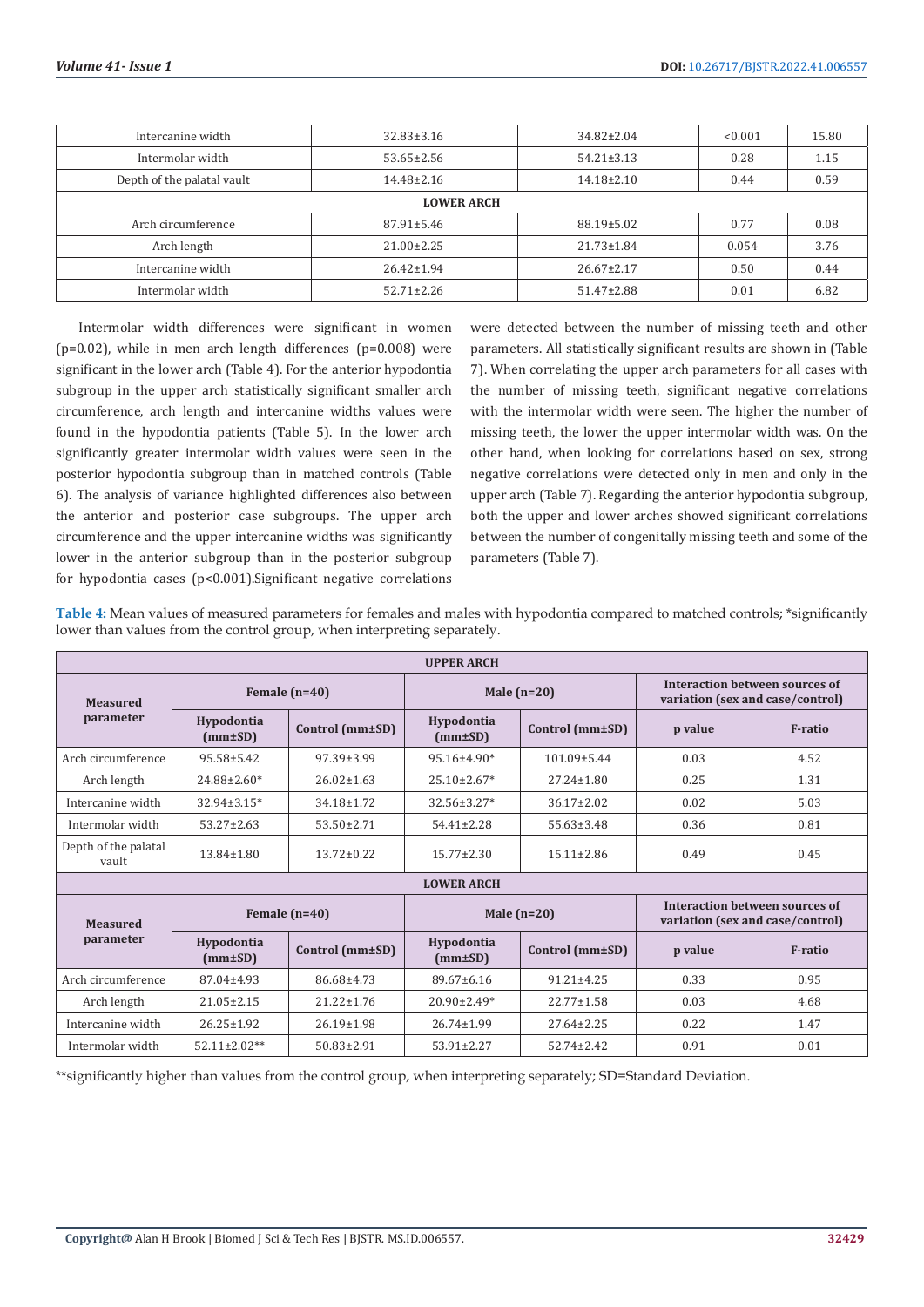| <b>Measured parameter</b>           | Hypodontia (mm±SD)                 | Control (mm±SD)  | p value | F-ratio |  |  |
|-------------------------------------|------------------------------------|------------------|---------|---------|--|--|
|                                     | Anterior Hypodontia Group (n=26) + |                  |         |         |  |  |
| Arch circumference                  | $93.51 \pm 4.86$                   | 99.82±5.34       | < 0.001 | 18.95   |  |  |
| Arch length                         | $24.42 \pm 2.55$                   | $26.74 \pm 1.88$ | 0.001   | 13.56   |  |  |
| Intercanine width                   | 31.66±3.51                         | 35.30±2.07       | < 0.001 | 19.25   |  |  |
| Intermolar width                    | $53.72 \pm 2.36$                   | $55.15 \pm 3.65$ | 0.1     | 2.66    |  |  |
| Depth of the palatal vault          | $14.39 \pm 2.53$                   | $14.74 \pm 2.56$ | 0.62    | 0.23    |  |  |
| Posterior Hypodontia Group (N=31) + |                                    |                  |         |         |  |  |
| Arch circumference                  | $97.09 \pm 5.21$                   | 97.87±4.11       | 0.51    | 0.43    |  |  |
| Arch length                         | $25.34 \pm 2.71$                   | $26.32 \pm 1.64$ | 0.09    | 2.97    |  |  |
| Intercanine width                   | $34.10 \pm 2.18$                   | $34.50 \pm 2.00$ | 0.47    | 0.51    |  |  |
| Intermolar width                    | 53.86±2.68                         | $53.57 \pm 2.46$ | 0.66    | 0.19    |  |  |
| Depth of the palatal vault          | $14.53 \pm 1.91$                   | $13.63 \pm 1.60$ | 0.05    | 4.00    |  |  |

**Table 5:** Mean values of measured parameters in upper arch for anterior and posterior hypodontia subgroups and matched controls; †3 patients were excluded from this section as they had both anterior and posterior hypodontia; SD=Standard Deviation.

**Table 6:** Mean values of measured parameters in lower arch for anterior and posterior hypodontia subgroups and matched controls; †3 patients were excluded from this section as they had both anterior and posterior hypodontia; SD=Standard Deviation.

| <b>Measured parameter</b>           | Hypodontia (mm±SD) | Control (mm±SD)                    | p value |  |
|-------------------------------------|--------------------|------------------------------------|---------|--|
|                                     |                    | Anterior Hypodontia Group (N=26) + |         |  |
| Arch circumference                  | 89.04±5.61         | $90.04 \pm 5.32$                   | 0.51    |  |
| Arch length                         | $21.29 \pm 2.33$   | $22.25 \pm 1.96$                   | 0.11    |  |
| Intercanine width                   | $26.37 \pm 1.95$   | $27.33 \pm 2.01$                   | 0.08    |  |
| Intermolar width                    | $53.21 \pm 2.15$   | $52.39 \pm 2.78$                   | 0.24    |  |
| Posterior Hypodontia Group (n=31) + |                    |                                    |         |  |
| Arch circumference                  | $87.28 \pm 5.15$   | $87.03 \pm 4.40$                   | 0.83    |  |
| Arch length                         | $20.74 \pm 2.12$   | $21.46 \pm 1.66$                   | 0.14    |  |
| Intercanine width                   | $26.46 \pm 1.92$   | $26.26 \pm 2.23$                   | 0.70    |  |
| Intermolar width                    | $52.43 \pm 2.21$   | $50.84 \pm 2.82$                   | 0.01    |  |

**Table 7:** Statistically significant negative correlations between the number of missing teeth and different parameters.

|                           | <b>Correlation Coefficient</b> |         |  |  |
|---------------------------|--------------------------------|---------|--|--|
| Parameter                 | (r value)                      | p value |  |  |
|                           | <b>UPPER ARCH</b>              |         |  |  |
| All cases                 |                                |         |  |  |
| Intermolar width          | $-0.26$                        | 0.04    |  |  |
| Men                       |                                |         |  |  |
| Arch circumference        | $-0.51$                        | 0.02    |  |  |
| Arch length               | $-0.46$                        | 0.02    |  |  |
| Intermolar width          | $-0.51$                        | 0.02    |  |  |
| Anterior hypodontia cases |                                |         |  |  |
| Intercanine width         | $-0.49$                        | 0.01    |  |  |
| <b>LOWER ARCH</b>         |                                |         |  |  |
| All cases                 |                                |         |  |  |
| Arch circumference        | $-0.51$                        | 0.01    |  |  |
| Arch length               | $-0.65$                        | 0.002   |  |  |
| Anterior hypodontia cases |                                |         |  |  |
| Arch circumference        | $-0.42$                        | 0.03    |  |  |
| Arch length               | $-0.49$                        | 0.01    |  |  |
| Intercanine width         | $-0.49$                        | 0.01    |  |  |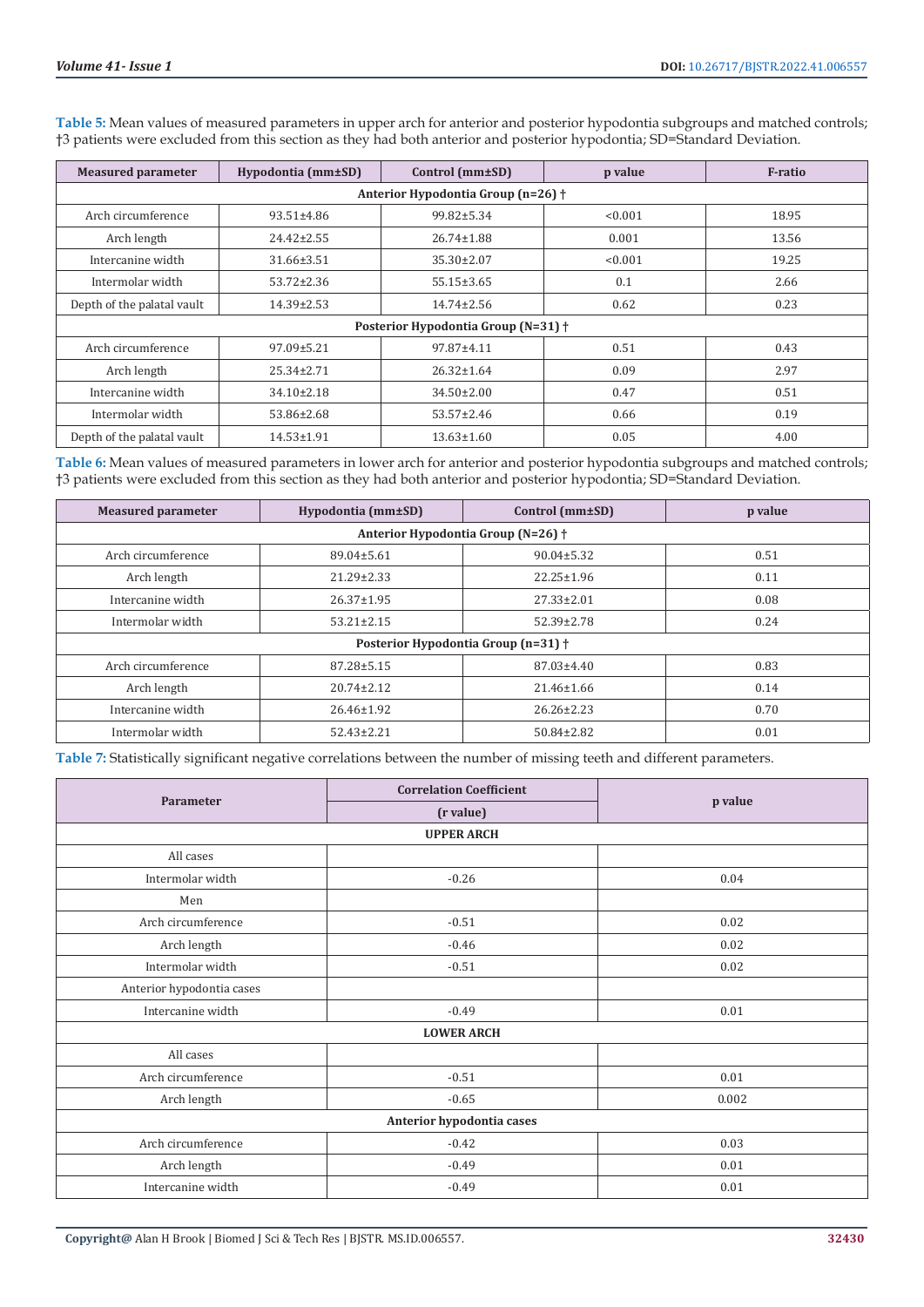No significant correlations were found for the posterior hypodontia subgroup.

#### **Discussion**

The validity of the study can be examining the nature and structure of the sample, the study design, the pattern of hypodontia in the subjects, the measurement techniques, the reproducibility found and the raw data. The sample is derived from a single ethnic group and is of a Dental Age [30] where the dental arches have developed to maturity in width and length [31,32]. The sample size is satisfactory as determined by power calculations [7] and the controls are matched for age, sex, and ethnicity. The matched pairs design and the pattern of congenitally missing teeth accords with previous studies [1,6,33]. The accuracy and validity of the 2D image analysis system used here has been established over a series of studies [7,12,28,33].The hypodontia patients included in the present study had significantly smaller arch circumference, arch length and intercanine width in the upper arch than controls. This agrees with the findings of Nelson et al. [7] for their mild/moderate hypodontia group; in their severe hypodontia group the differences were greater. Bu, et al. [26] report similar results.In the present study the only significant difference in the lower arch was a larger intermolar width in the hypodontia group. This has previously been reported by Hobkirk, et al. [34], but not by Fekonja [27] and Higgins [25]. These contrasting findings could have arisen from difference in measurement techniques.

A possible explanation for a larger lower intermolar width could be increased tongue pressure in the lower molar region arising from the position of the tongue in response to the narrower upper arch [34]. Moreover, if the lower second premolars are congenitally absent, the lower second primary molars may be retained, preventing the forward movement of the first permanent molars, and holding them back in a wider arch. Arch dimensions in females and males were investigated separately because differences had been suggested by Berwig, et al. [35]. The present study also showed sex differences, with greater reductions in males compared to their control group. In the upper arch the male hypodontia patients had highly significant reductions in arch circumference, arch length, and intercanine width, while females had less difference in these three parameters from their controls. The location of the congenitally missing teeth had significant impact on the dental arch parameters. In the upper arch, when maxillary lateral incisors were congenitally absent, the arch circumference, arch length and intercanine width were all significantly reduced, suggesting that the presence or absence of these teeth may have a substantial effect during upper arch development.

While the growth of the maxilla is affected by the missing anterior teeth, in the posterior hypodontia group, in which

the maxillary second premolars were congenitally absent, no significant differences were found. In the lower arch the only significant difference was an increase in the intermolar width in the posterior hypodontia group in which the lower second premolars were absent. These changes in the dental arches occurred in those hypodontia patients most frequently encountered in clinical practice. A recent study of the orthodontic treatment of similar patients in a Western Australia private practice reported a trend away from space opening and prosthetic replacement to space closure over the years 2000 to 2017/18 [36]. The findings of the present basic science study suggest that within any such general trend, different treatment plans may be appropriate for individual patients. In (Tables 3-5) while the mean values for the arch circumference, arch length and intercanine width in the maxillary arch are all smaller for hypodontia patients than those of controls, the standard deviations are greater. This indicates more variation in the amount of space available, which will also be affected by the extent of reduction in the size and shape of the teeth present. In conclusion, the evidence from this study in relation to the aim shows that hypodontia does influence the dimensions of the dental arches. Different parameters in hypodontia patients are affected to different degrees: the upper arch is more affected than the lower; males are more affected than females and the location of the congenitally absent teeth is influential.

The changes are evidence of interactions between two complex adaptive systems, the dentition and the dental arches, that are components of the stomatognathic complex. They also interact with a third component, the tongue. The underlying factors in these interactions during development are genetic, epigenetic and environmental [13]. The question remains as to the relative influence of genes and genetic mutations that are common to both the teeth and the arches compared with the environmental effects arising from the congenital absence of teeth in specific locations, resulting in a lack of stimulus to bone growth. This study provides a basis for further investigations of this and other samples to examine this question further.

#### **Acknowledgement**

This study was supported by the Internal Competition of Research Grants of George Emil Palade University of Medicine, Pharmacy, Science and Technology of Tirgu-Mures, Romania (Grant no. 15609/14/29.12.2017) and the Paul Kwok Lee Bequest Fund, University of Adelaide.

#### **References**

- 1. [Brook AH \(1984\) A unifying aetiological explanation for anomalies of](https://pubmed.ncbi.nlm.nih.gov/6611147/) [human tooth number and size. Arch Oral Biol 29\(5\): 373-378.](https://pubmed.ncbi.nlm.nih.gov/6611147/)
- 2. Brook AH, Winter GB (1986) Tooth Abnormalities. In: Rowe AHR, Johns RB (Eds.)., Clinical Dentistry Vol 3. Oxford: Blackwell Scientific Publications, pp. 55-103.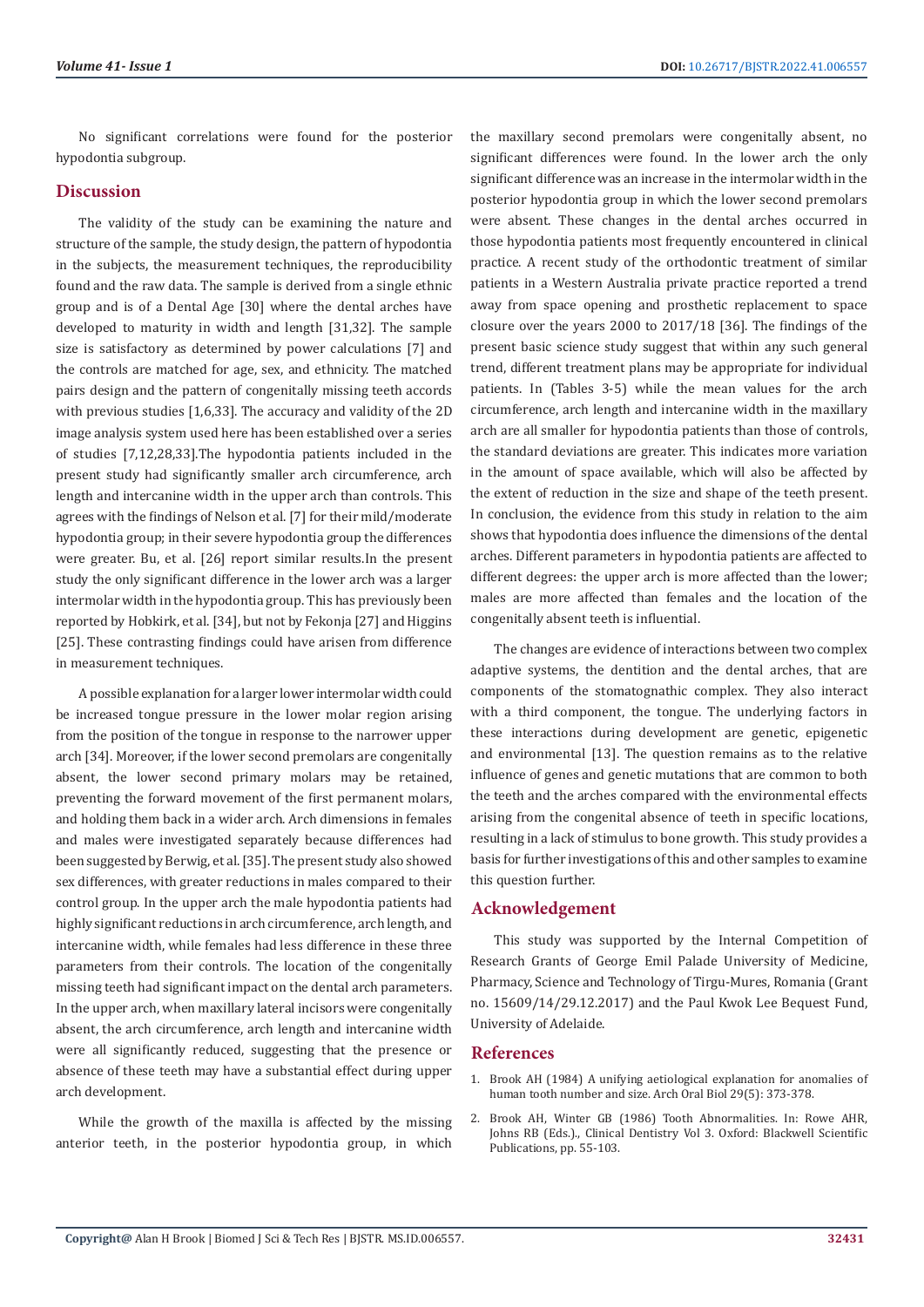- 3. [Primozic J, Farcnik F, Ovsenik M \(2012\) Places in the dental arch that](https://pubmed.ncbi.nlm.nih.gov/22153610/)  [show a greater variability in tooth number, shape and position. Arch Oral](https://pubmed.ncbi.nlm.nih.gov/22153610/)  [Biol 57\(6\): 744-748.](https://pubmed.ncbi.nlm.nih.gov/22153610/)
- 4. [Carter K, Worthington S \(2015\) Morphologic and Demographic](https://pubmed.ncbi.nlm.nih.gov/25883107/)  [Predictors of Third Molar Agenesis: A Systematic Review and Meta](https://pubmed.ncbi.nlm.nih.gov/25883107/)[analysis. J Dent Res 94\(7\): 886-894.](https://pubmed.ncbi.nlm.nih.gov/25883107/)
- 5. [Arte S \(2001\) Phenotypic and Genotypic Features of Familial](https://helda.helsinki.fi/bitstream/handle/10138/20288/phenotyp.pdf?sequence=1)  [Hypodontia. Helsinki, Finland: Institute of Dentistry, University of](https://helda.helsinki.fi/bitstream/handle/10138/20288/phenotyp.pdf?sequence=1)  [Helsinki, Dissertation.](https://helda.helsinki.fi/bitstream/handle/10138/20288/phenotyp.pdf?sequence=1)
- 6. [Khalaf K, Miskelly J, Voge E, Macfarlane TV \(2014\) Prevalence of](https://pubmed.ncbi.nlm.nih.gov/25404667/)  [hypodontia and associated factors: a systematic review and meta](https://pubmed.ncbi.nlm.nih.gov/25404667/)[analysis. J Orthod 41\(4\): 299-316.](https://pubmed.ncbi.nlm.nih.gov/25404667/)
- 7. Nelson TAB, Willmot DR, Elcock C, Smith RN, Robinson DL, et al. (2001) The use of computerised image analysis to measure the form and dimensions of the maxillary dental arches in subjects with hypodontia. In: Brook A (Edt.)., Dental Morphology. Sheffield: Sheffield Academic Press Ltd, pp. 239-246.
- 8. [Parkin N, Elcock C, Smith RN, Griffin RC, Brook AH, et al. \(2009\) The](https://pubmed.ncbi.nlm.nih.gov/19100963/)  [aetiology of hypodontia: the prevalence, severity and location of](https://pubmed.ncbi.nlm.nih.gov/19100963/)  [hypodontia within families. Arch Oral Biol 54: 52 -56.](https://pubmed.ncbi.nlm.nih.gov/19100963/)
- 9. [Brook AH, Jernvall J, Smith RN, Hughes T, Townsend GC, et al. \(2014\) The](https://pubmed.ncbi.nlm.nih.gov/24646162/)  [dentition: the outcomes of morphogenesis leading to variations of tooth](https://pubmed.ncbi.nlm.nih.gov/24646162/)  [number, size and shape. Aust Dent J 59\(1\): 131-142.](https://pubmed.ncbi.nlm.nih.gov/24646162/)
- 10. Brook AH, O'Donnell MB (2011) The Dentition: A Complex System Demonstrating Self-Principles. Fifth IEEE International Conference on Self-Adaptive and Self-Organizing Systems (SASO); C.P.S. Washington IEEE, pp. 208-209.
- 11. [Hughes T, Bockmann M, Mihalilidis S, Corinna Bennett, Abbe Harris, et al.](https://pubmed.ncbi.nlm.nih.gov/23394189/)  [\(2013\) Genetic, epigenetic, and environmental influences on dentofacial](https://pubmed.ncbi.nlm.nih.gov/23394189/)  [structures and oral health: Ongoing studies of Australian twins and their](https://pubmed.ncbi.nlm.nih.gov/23394189/)  [families. Twin Research and Human Genetics 16\(1\): 43-51.](https://pubmed.ncbi.nlm.nih.gov/23394189/)
- 12. [Patel D, Sassani S, Farella M, Sarbin Ranjitkar, Robin Yong, et al. \(2018\)](https://www.witpress.com/elibrary/dne-volumes/13/1/1870)  [Variations in dental arch morphology are outcomes of the complex](https://www.witpress.com/elibrary/dne-volumes/13/1/1870)  [adaptive system associated with the developmental variation of](https://www.witpress.com/elibrary/dne-volumes/13/1/1870)  [hypodontia. Int J Des Nat Ecodyn 13\(1\): 107-113.](https://www.witpress.com/elibrary/dne-volumes/13/1/1870)
- 13. [Brook AH, O'Donnell MB, Hone A, Hart E, Hughes TE, et al. \(2014\)](https://pubmed.ncbi.nlm.nih.gov/24617813/)  [General and craniofacial development are complex adaptive processes](https://pubmed.ncbi.nlm.nih.gov/24617813/)  [influenced by diversity. Aust Dent J 59\(1\): 13-22.](https://pubmed.ncbi.nlm.nih.gov/24617813/)
- 14. [Proffit WR \(1986\) On the aetiology of malocclusion. The Northcroft](https://pubmed.ncbi.nlm.nih.gov/3510662/)  [Lecture. Journal of Orthodontics 13\(1\): 1-11](https://pubmed.ncbi.nlm.nih.gov/3510662/).
- 15. [Richards LC, Townsend GC, Brown T, Burgess VB \(1990\) Dental arch](https://pubmed.ncbi.nlm.nih.gov/2076064/)  [morphology in South Australian twins. Arch Oral Biol 35\(12\): 983-989.](https://pubmed.ncbi.nlm.nih.gov/2076064/)
- 16. [Townsend G, Hughes T, Luciano M, Bockmann M, Brook A, et al. \(2009\)](https://pubmed.ncbi.nlm.nih.gov/18715551/)  [Genetic and environmental influences on human dental variation. Arch](https://pubmed.ncbi.nlm.nih.gov/18715551/)  [Oral 54\(1\): 45-51.](https://pubmed.ncbi.nlm.nih.gov/18715551/)
- 17. [Hughes T, Townsend G, Pinkerton S, MR Bockmann, WK Seow, et al.](https://pubmed.ncbi.nlm.nih.gov/24117977/)  [\(2014\) The teeth and faces of twins: providing insights into dentofacial](https://pubmed.ncbi.nlm.nih.gov/24117977/)  [development and oral health for practising oral health professionals.](https://pubmed.ncbi.nlm.nih.gov/24117977/)  [Aust Dent J 59\(1\): 101-116.](https://pubmed.ncbi.nlm.nih.gov/24117977/)
- 18. Braun S, Hnat WP, Fender DE, Legan HL (1998) The form of the human dental arch. Angle Orthod 68(1): 29-36.
- 19. Proffit WR, Fields HW (1993) Contemporary orthodontics (2<sup>nd</sup> Edn.)., St. Louis: Mosby-Year Book.
- 20. [Warren J, Bishara SE \(2002\) Duration of nutritive and nonnutritive](https://pubmed.ncbi.nlm.nih.gov/11997758/) [sucking behaviors and their effects on the dental arches in the primary](https://pubmed.ncbi.nlm.nih.gov/11997758/) [dentition. Am J Orthod Dentofacial Orthop 121\(4\): 347-356.](https://pubmed.ncbi.nlm.nih.gov/11997758/)
- 21. [Lione R, Buongiorno M, Franchi L, Cozza P \(2014\) Evaluation of maxillary](https://pubmed.ncbi.nlm.nih.gov/24300946/) [arch dimensions and palatal morphology in mouth-breathing children](https://pubmed.ncbi.nlm.nih.gov/24300946/) [by using digital dental casts. Int J Pediatr Otorhinolaryngol 78\(1\): 91-95.](https://pubmed.ncbi.nlm.nih.gov/24300946/)
- 22. [Northway W, Wainright R, Demirjan A \(1984\) Effects of premature loss](https://pubmed.ncbi.nlm.nih.gov/6594960/) [of deciduous molars. Angle Orthod 54\(4\): 295-329.](https://pubmed.ncbi.nlm.nih.gov/6594960/)
- 23. [Woodworth DA, Sinclair PM, Alexander RG \(1985\) Bilateral congenital](https://pubmed.ncbi.nlm.nih.gov/3857005/) [absence of maxillary lateral incisors: a craniofacial and dental cast](https://pubmed.ncbi.nlm.nih.gov/3857005/) [analysis. Am J Orthod 87\(4\): 280-293.](https://pubmed.ncbi.nlm.nih.gov/3857005/)
- 24. [Paulino V, Paredes V, Cibrian R, Gandia JL \(2011\) Med Oral Patol Oral Cir](https://pubmed.ncbi.nlm.nih.gov/21196859/) [Bucal 16\(4\): e607-613.](https://pubmed.ncbi.nlm.nih.gov/21196859/)
- 25. Higgins SA (2017) Tooth size and arch dimensions in a hypodontia patient group. Birmingham: University of Birmingham, M.Sc Thesis.
- 26. [Bu X, Khalaf K, Hobson RS \(2008\) Dental arch dimensions in oligodontia](https://pubmed.ncbi.nlm.nih.gov/19061803/) [patients. Am J Orthod Dentofacial Orthop 134\(6\): 768-772.](https://pubmed.ncbi.nlm.nih.gov/19061803/)
- 27. [Fekonja A \(2013\) Comparison of mesiodistal crown dimension and arch](file:///F:/New%20Journals/BJSTR.MS.ID.006557-SI/BJSTR-SUR-21-RA-366_W_SI/BJSTR-SUR-21-RA-366_W/v) [width in subjects with and without hypodontia. J Esthet Restor Dent](file:///F:/New%20Journals/BJSTR.MS.ID.006557-SI/BJSTR-SUR-21-RA-366_W_SI/BJSTR-SUR-21-RA-366_W/v) [25\(3\): 203-210.](file:///F:/New%20Journals/BJSTR.MS.ID.006557-SI/BJSTR-SUR-21-RA-366_W_SI/BJSTR-SUR-21-RA-366_W/v)
- 28. Brook AH, Smith RN, Elcock C, Al Sharood M, Shah A, et al. (1998) The measurement of tooth morphology: Development and validation of a new image analysis technique. In: Dental Morphology, Proceedings of the 11th International Symposium on Dental Morphology, Oulu University Press, pp. 380-387.
- 29. Brook AH, Smith RN, Elcock C (2005) The Measurement of tooth morphology: Validation of an image analysis system. In: Zadzinska E (Edt.)., Current Trends in Dental Morphology research, University of Lodz Press, pp. 475-482.
- 30. [Al-Quatani SI, Hector MP, Liversidge HM \(2010\) Brief communication:](https://pubmed.ncbi.nlm.nih.gov/20310064/) [The London Atlas of human tooth development and eruption. American](https://pubmed.ncbi.nlm.nih.gov/20310064/) [Journal of Physical Anthropology 142\(3\): 481- 490.](https://pubmed.ncbi.nlm.nih.gov/20310064/)
- 31. [Bishara SE, Jackobsen JR, Treder J, Nowak A \(1997\) Arch width changes](https://pubmed.ncbi.nlm.nih.gov/9109585/) [from 6 weeks to 45 years of age. Am J Orthod Dentofacial Orthop 111\(4\):](https://pubmed.ncbi.nlm.nih.gov/9109585/) [401-409.](https://pubmed.ncbi.nlm.nih.gov/9109585/)
- 32. [Bishara SE, Jackobsen JR, Treder J, Nowak A \(1998\) Arch length changes](https://pubmed.ncbi.nlm.nih.gov/9503137/) [from 6 weeks to 45 years of age. Angle Orthod 68\(1\): 69-74.](https://pubmed.ncbi.nlm.nih.gov/9503137/)
- 33. [Kerekes Mathe B, Brook AH, Martha K, Szekely M, Smith RN, et al. \(2015\)](https://pubmed.ncbi.nlm.nih.gov/26204247/) [Mild hypodontia is associated with smaller tooth dimensions and cusp](https://pubmed.ncbi.nlm.nih.gov/26204247/) [numbers than in controls. Arch Oral Biol 60\(9\): 1442-1449.](https://pubmed.ncbi.nlm.nih.gov/26204247/)
- 34. Hobkirk JA, Gill DS, Jones SP (2010) Hypodontia: A team approach to management. Oxford: Wiley-Blackwell.
- 35. [Berwig LC, Marquezan M, Milanesi J, Montenegro MM, Ardenghi TM,](https://pubmed.ncbi.nlm.nih.gov/30379195/) [et al. \(2018\) Do gender and age influence hard palate dimensions? A](https://pubmed.ncbi.nlm.nih.gov/30379195/) [systematic review. Codas 30\(5\): e20170216.](https://pubmed.ncbi.nlm.nih.gov/30379195/)
- 36. [Naoum S, Allan Z, Yeap CK, J Mike Razza, Kevin Murray, et al. \(2021\)](https://pubmed.ncbi.nlm.nih.gov/33657211/) [Trends in orthodontic management strategies for patients with](https://pubmed.ncbi.nlm.nih.gov/33657211/) [congenitally missing lateral incisors and premolars. Angle Orthod 91\(4\):](https://pubmed.ncbi.nlm.nih.gov/33657211/) [477-483.](https://pubmed.ncbi.nlm.nih.gov/33657211/)